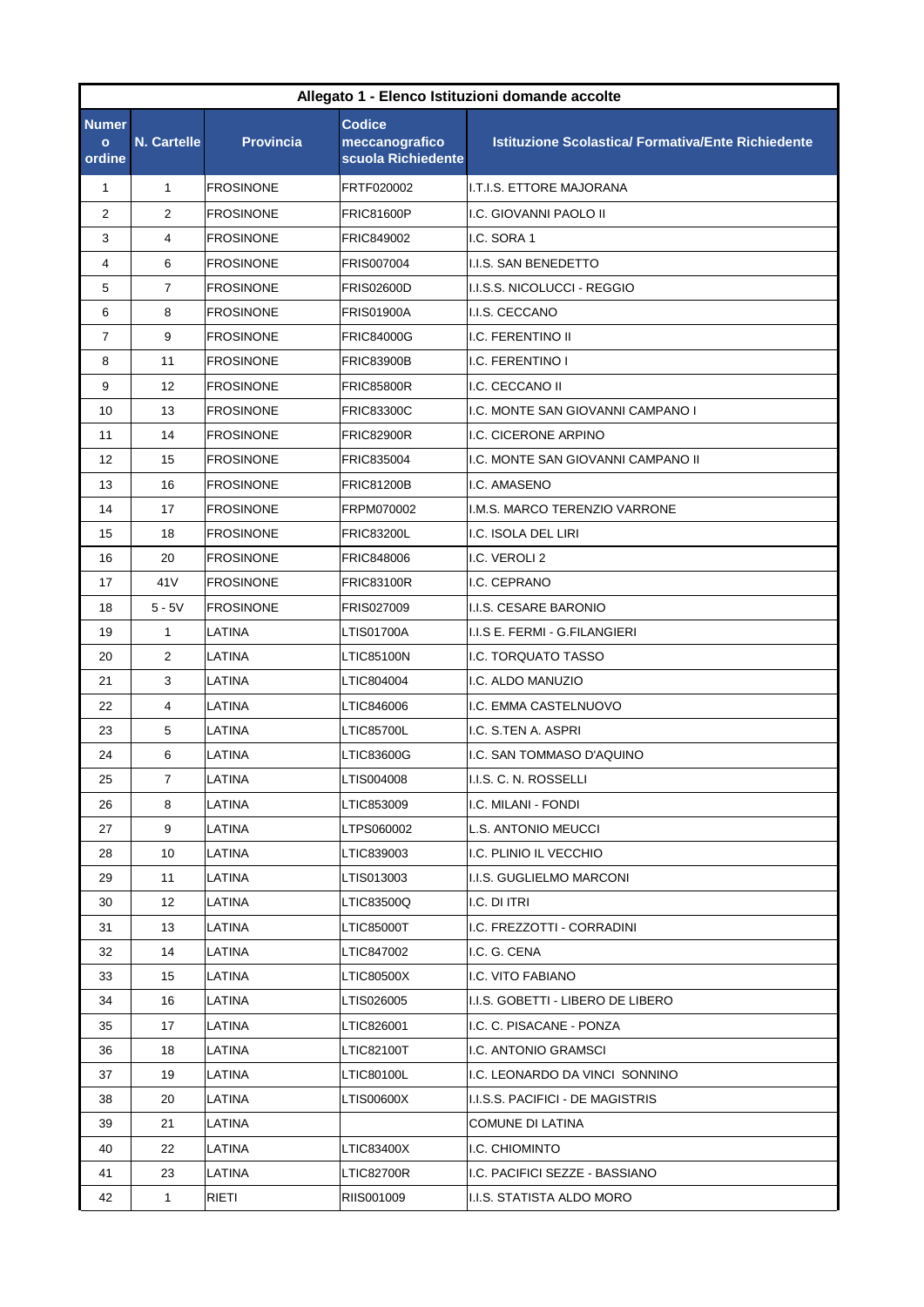| Numer<br>$\mathbf{o}$<br>ordine | <b>N. Cartelle</b> | <b>Provincia</b> | <b>Codice</b><br>meccanografico<br>scuola Richiedente | <b>Istituzione Scolastica/ Formativa/Ente Richiedente</b> |
|---------------------------------|--------------------|------------------|-------------------------------------------------------|-----------------------------------------------------------|
| 43                              | 3                  | <b>RIETI</b>     | <b>RIIC82100A</b>                                     | I.C. G. PASCOLI                                           |
| 44                              | 5                  | RIETI            | <b>RIIC80800X</b>                                     | I.C. FORUM NOVUM                                          |
| 45                              | 6                  | RIETI            | <b>RIIC82500N</b>                                     | I.C. POGGIO MIRTETO                                       |
| 46                              | $\overline{7}$     | <b>RIETI</b>     | RIIC823002                                            | I.C. A. MALFATTI DI CONTIGLIANO                           |
| 47                              | 8                  | <b>RIETI</b>     | <b>RIIS01100X</b>                                     | I.I.S. ELENA PRINCIPESSA DI NAPOLI                        |
| 48                              | 1                  | <b>ROMA</b>      | RMSD06000G                                            | L.A.S. ENZO ROSSI                                         |
| 49                              | 2                  | <b>ROMA</b>      | RMIC8AT005                                            | I.C. DON LORENZO MILANI                                   |
| 50                              | 3                  | <b>ROMA</b>      | RMIC8AX006                                            | I.C. ANTONIO GRAMSCI                                      |
| 51                              | 4                  | <b>ROMA</b>      | RMIC8BF004                                            | I.C. CAVOUR                                               |
| 52                              | 5                  | <b>ROMA</b>      | RMIC8GP001                                            | I.C. DON MILANI                                           |
| 53                              | 6                  | <b>ROMA</b>      | RMIC8FM00V                                            | I.C. ANTONIO VIVALDI                                      |
| 54                              | 7                  | <b>ROMA</b>      | <b>RMIC84000A</b>                                     | I.C. VIA DELLE AZZORRE                                    |
| 55                              | 8                  | <b>ROMA</b>      | <b>RMIC88500X</b>                                     | I.C. BARBARA RIZZO                                        |
| 56                              | 9                  | <b>ROMA</b>      | RMIC8D1006                                            | I.C. NETTUNO II                                           |
| 57                              | 10                 | <b>ROMA</b>      | RMIS099002                                            | I.I.S. VIA GRAMSCI                                        |
| 58                              | 11                 | <b>ROMA</b>      | RMIS071006                                            | I.I.S. VIA COPERNICO                                      |
| 59                              | 12                 | <b>ROMA</b>      | RMIC8AU001                                            | I.C. GIULIANO GIORGI                                      |
| 60                              | 13                 | ROMA             | <b>RMIS00400B</b>                                     | I.I.S.P. ROSARIO LIVATINO                                 |
| 61                              | 14                 | <b>ROMA</b>      | <b>RMIC87800R</b>                                     | I.C. SANDRO PERTINI                                       |
| 62                              | 15                 | <b>ROMA</b>      | <b>RMIS10100R</b>                                     | I.I.S. VIA DELL'IMMACOLATA 47                             |
| 63                              | 16                 | ROMA             | RMIC8E0001                                            | I.C. PIAZZA DE CUPIS                                      |
| 64                              | 17                 | <b>ROMA</b>      | RMIS113003                                            | <b>I.I.S CROCE ALERAMO</b>                                |
| 65                              | 18                 | <b>ROMA</b>      | RMIC8GS00T                                            | I.C. OCTAVIA                                              |
| 66                              | 19                 | <b>ROMA</b>      | RMPC39000C                                            | LICEO STATALE JAMES JOYCE                                 |
| 67                              | 20                 | <b>ROMA</b>      | RMIS069006                                            | I.I.S. E. AMALDI                                          |
| 68                              | 21                 | <b>ROMA</b>      | <b>RMIC8C9006</b>                                     | I.C. ARDEA I                                              |
| 69                              | 22                 | <b>ROMA</b>      | RMIC871002                                            | I.C. TOMMASO SILVESTRI                                    |
| 70                              | 23                 | <b>ROMA</b>      | RMIC8B200R                                            | I.C. ORSA MAGGIORE                                        |
| 71                              | 24                 | ROMA             | RMIC8GH00R                                            | I.C. VIA DELL'AEROPORTO                                   |
| 72                              | 25                 | ROMA             | RMIS119002                                            | I.I.S. DE AMICIS - CATTANEO                               |
| 73                              | 26                 | <b>ROMA</b>      | RMIC8CV00V                                            | I.C. VIA LATINA 303                                       |
| 74                              | 27                 | ROMA             | RMG8GW005                                             | I.C. CLAUDIO ABBADO                                       |
| 75                              | 28                 | ROMA             | <b>RMPS53000N</b>                                     | LICEO SANDRO PERTINI                                      |
| 76                              | 29                 | ROMA             | RMPC200004                                            | L.C.L.S. ARISTOFANE                                       |
| 77                              | 30                 | ROMA             | RMIC8DN00D                                            | I.C. LIDO DEL FARO                                        |
| 78                              | 31                 | <b>ROMA</b>      | RMIC8F8006                                            | I.C. VELLETRI SUD OVEST                                   |
| 79                              | 32                 | ROMA             | RMIS104008                                            | I.I.S. PUBLIO ELIO ADRIANO                                |
| 80                              | 33                 | ROMA             | RMIC8G800R                                            | I.C. VIA POPPEA SABINA                                    |
| 81                              | 34                 | <b>ROMA</b>      | RMIC8G300N                                            | I.C. ROSETTA ROSSI                                        |
| 82                              | 35                 | ROMA             | RMIC8AY002                                            | I.C. ALBANO LOC. CECCHINA                                 |
| 83                              | 36                 | ROMA             | 5                                                     | <b>MUNICIPIO V</b>                                        |
| 84                              | 37                 | ROMA             | RMCF035002                                            | ENGIM S. PAOLO GIUSEPPINI DEL MURIALDO                    |
| 85                              | 38                 | ROMA             | RMIC81600D                                            | I.C. FRATELLI BANDIERA                                    |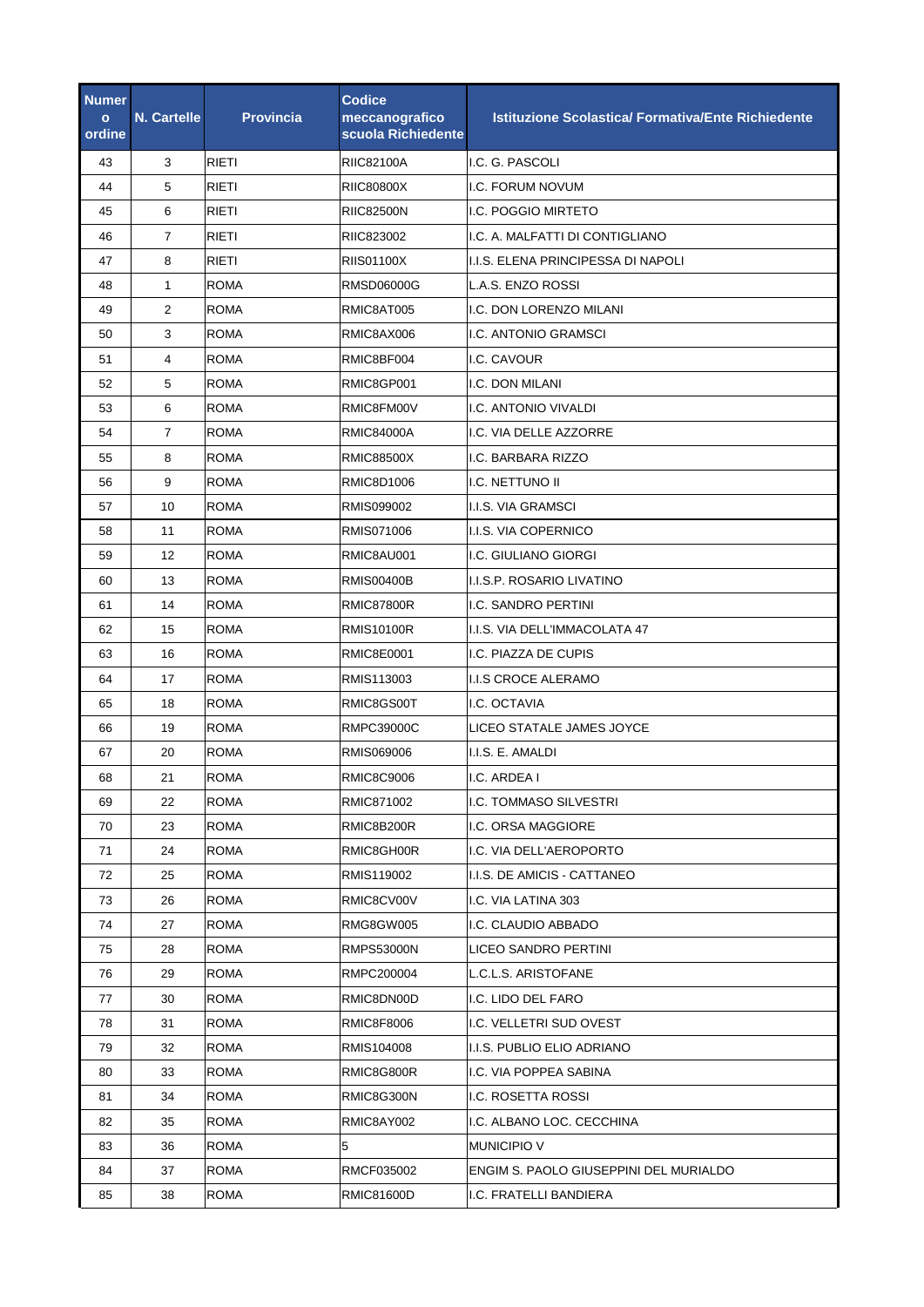| <b>Numer</b><br>$\mathbf{o}$<br>ordine | <b>N. Cartelle</b> | <b>Provincia</b> | <b>Codice</b><br>meccanografico<br>scuola Richiedente | <b>Istituzione Scolastica/ Formativa/Ente Richiedente</b> |
|----------------------------------------|--------------------|------------------|-------------------------------------------------------|-----------------------------------------------------------|
| 86                                     | 39                 | <b>ROMA</b>      | RMIS093003                                            | I.I.S. MARGHERITA HACK                                    |
| 87                                     | 40                 | <b>ROMA</b>      | RMIC8ET00C                                            | I.C. VIALE VENEZIA GIULIA                                 |
| 88                                     | 41                 | ROMA             | RMIC8ER00B                                            | I.C. V.N.M. NICOLAI                                       |
| 89                                     | 42                 | <b>ROMA</b>      | RMIS026008                                            | L.S. NICCOLO MACHIAVELLI                                  |
| 90                                     | 43                 | <b>ROMA</b>      | <b>RMIC8E800G</b>                                     | I.C. FRANCESCA MORVILLO                                   |
| 91                                     | 44                 | <b>ROMA</b>      | RMIC8E700Q                                            | I.C. VIA ACQUARONI                                        |
| 92                                     | 45                 | ROMA             | <b>RMIC87200T</b>                                     | I.C. SAN FRANCESCO                                        |
| 93                                     | 47                 | <b>ROMA</b>      | RMIC8C700E                                            | I.C. ANZIO III                                            |
| 94                                     | 48                 | <b>ROMA</b>      | <b>RMIS00900E</b>                                     | I.I.I.S. DI VITTORIO-LATTANZIO                            |
| 95                                     | 49                 | ROMA             | RMIC8DP005                                            | I.C. CITTA' DEI BAMBINI                                   |
| 96                                     | 50                 | <b>ROMA</b>      | <b>RMIC85800G</b>                                     | I.C. VIA CASSIA 1694                                      |
| 97                                     | 51                 | ROMA             | RMIC8B1001                                            | I.C. MARTA RUSSO                                          |
| 98                                     | 52                 | <b>ROMA</b>      | <b>RMIS07300T</b>                                     | <b>I.I.S.S. CHARLES DARWIN</b>                            |
| 99                                     | 53                 | <b>ROMA</b>      | RMIC8CF00P                                            | I.C. MADRE TERESA DI CALCUTTA                             |
| 100                                    | 54                 | <b>ROMA</b>      | RMIC8B400C                                            | <b>I.C. BRUNO MUNARI</b>                                  |
| 101                                    | 55                 | <b>ROMA</b>      | RMIC8DA006                                            | I.C. ARDEA II                                             |
| 102                                    | 56                 | ROMA             | <b>RMRH02000C</b>                                     | I.P.S.O.A. PELLEGRINO ARTUSI                              |
| 103                                    | 58                 | <b>ROMA</b>      | <b>RMRH07000D</b>                                     | I.P.S.E.O.A. V. GIOBERTI                                  |
| 104                                    | 59                 | <b>ROMA</b>      | RMIC8CJ00G                                            | I.C. ILARIA ALPI                                          |
| 105                                    | 60                 | <b>ROMA</b>      | RMIC869002                                            | I.C. DOMENICO PURIFICATO                                  |
| 106                                    | 61                 | ROMA             | <b>RMIS09400V</b>                                     | I.I.S. PACINOTTI ARCHIMEDE                                |
| 107                                    | 62                 | <b>ROMA</b>      | <b>RMPS31000P</b>                                     | L.S. B.TOUSCHEK                                           |
| 108                                    | 63                 | <b>ROMA</b>      | RMIC839006                                            | I.C. VIA G. MESSINA                                       |
| 109                                    | 64                 | ROMA             | RMEE309003                                            | CIRCOLO DDIDATTIICO TRILUSSA                              |
| 110                                    | 65                 | <b>ROMA</b>      | RMIC8E100R                                            | I.C. VIA ARETUSA                                          |
| 111                                    | 66                 | ROMA             | RMIC8AP00T                                            | I.C. D. CAMBELLOTTI                                       |
| 112                                    | 67                 | ROMA             | RMIC8DK002                                            | I.C. TORRIMPIETRA                                         |
| 113                                    | 68                 | ROMA             | RMPM07000R                                            | LICEO ISABELLA D'ESTE                                     |
| 114                                    | 69                 | <b>ROMA</b>      | 3                                                     | <b>MUNICIPIO III</b>                                      |
| 115                                    | 70                 | ROMA             | RMMM535008                                            | SCUOLA SEC. PRIMO GRADO U. NOBILE                         |
| 116                                    | 71                 | <b>ROMA</b>      | RMIC8BC00L                                            | I.C. ARSOLI                                               |
| 117                                    | 72                 | ROMA             | RMIS03100Q                                            | I.I.S. PAOLO BAFFI                                        |
| 118                                    | 73                 | ROMA             | RM1A33700G                                            | <b>ISTITUTO SMALDONE</b>                                  |
| 119                                    | 74                 | ROMA             | RMIC817009                                            | I.C. VIA GUICCIARDINI 8                                   |
| 120                                    | 75                 | ROMA             | RMIC8BA001                                            | I.C. GARIBALDI                                            |
| 121                                    | 76                 | ROMA             | RMIC8C3007                                            | I.C. DI FRASCATI                                          |
| 122                                    | 77                 | ROMA             | RMIC8DC00T                                            | I.C. SALVO D'ACQUISTO - CERVETERI                         |
| 123                                    | 78                 | ROMA             | RMIC8AE00N                                            | I.C. SAN CESAREO                                          |
| 124                                    | 79                 | <b>ROMA</b>      | RMIC8D6009                                            | I.C. VIA DELLE CARINE 2                                   |
| 125                                    | 80                 | <b>ROMA</b>      | RMPC40000T                                            | LICEO STATALE GAIO VALERIO CATULLO                        |
| 126                                    | 81                 | ROMA             | RMIS02300R                                            | <b>I.I.S. DONATO BRAMANTE</b>                             |
| 127                                    | 82                 | <b>ROMA</b>      |                                                       | <b>COMUNE DI POMEZIA</b>                                  |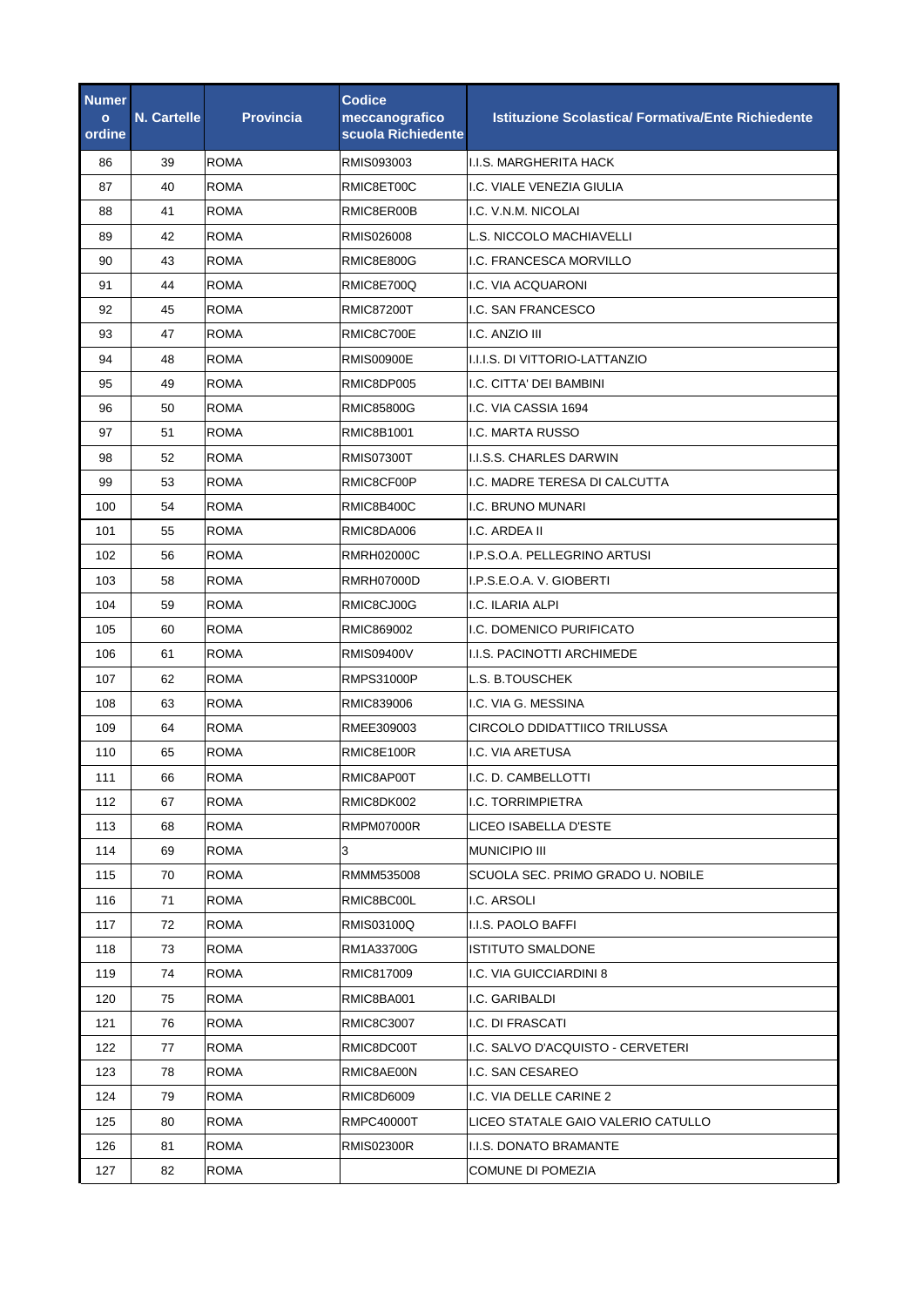| <b>Numer</b><br>$\mathbf{o}$<br>ordine | <b>N. Cartelle</b> | <b>Provincia</b> | <b>Codice</b><br>meccanografico<br>scuola Richiedente | <b>Istituzione Scolastica/ Formativa/Ente Richiedente</b>                                         |
|----------------------------------------|--------------------|------------------|-------------------------------------------------------|---------------------------------------------------------------------------------------------------|
| 128                                    | 83                 | <b>ROMA</b>      | RM1M13400D                                            | SCUOLA PARITARIA MARIA AUSILIATRICE -ISTITUTO GESU'<br><b>NAZARENO</b>                            |
| 129                                    | 84                 | <b>ROMA</b>      | <b>RMIC82300L</b>                                     | I.C. G.B. VALENTE 100                                                                             |
| 130                                    | 85                 | <b>ROMA</b>      | RMIC8AM006                                            | I.C. DI OLEVANO ROMANO                                                                            |
| 131                                    | 86                 | <b>ROMA</b>      | RMIC8FA00B                                            | I.C. VIA CASALE DEL FINOCCHIO                                                                     |
| 132                                    | 87                 | ROMA             | RMIC804007                                            | I.C. FALCONE - BORSELLINO                                                                         |
| 133                                    | 88                 | <b>ROMA</b>      | RMIC8AH005                                            | I.C. GIUSEPPE GARIBALDI                                                                           |
| 134                                    | 90                 | ROMA             | <b>RMPS29000P</b>                                     | LICEO SCIENTIFICO VITO VOLTERRA                                                                   |
| 135                                    | 91                 | <b>ROMA</b>      | RMIS084008                                            | I.I.S. F. CAFFE'                                                                                  |
| 136                                    | 92                 | <b>ROMA</b>      | <b>RMIC83701E</b>                                     | I.C. RAFFAELLO                                                                                    |
| 137                                    | 93                 | <b>ROMA</b>      | RMIC8GG001                                            | I.C. PARCO DEGLI ACQUEDOTTI                                                                       |
| 138                                    | 94                 | <b>ROMA</b>      | RMIS092007                                            | I.S.I.S. PER SORDI A. MAGAROTTO                                                                   |
| 139                                    | 96                 | <b>ROMA</b>      | RMIC8C800A                                            | I.C. ARDEA III                                                                                    |
| 140                                    | 97                 | <b>ROMA</b>      | RMIC8B0005                                            | I.C. PALLAVICINI                                                                                  |
| 141                                    | 98                 | ROMA             | RMPM08000B                                            | I.M.S. MARGHERITA DI SAVOIA                                                                       |
| 142                                    | 99                 | ROMA             | RM1M128006                                            | ISTITUTO PARITARIO VILLA FLAMINIA<br>- PROVINCIA<br>CONGRAGAZIONE FRATELLI DELLE SCUOLE CRISTIANE |
| 143                                    | 100                | <b>ROMA</b>      | RMPS060005                                            | L.S.S. C. CAVOUR                                                                                  |
| 144                                    | 101                | <b>ROMA</b>      | <b>RMIC80700P</b>                                     | I.C. URUGUAY                                                                                      |
| 145                                    | 102                | ROMA             | RMIS118006                                            | <b>I.I.S. LUIGI EINAUDI</b>                                                                       |
| 146                                    | 103                | <b>ROMA</b>      | <b>RMRH06000V</b>                                     | I.P.S.S.A.R. UGO TOGNAZZI                                                                         |
| 147                                    | 104                | <b>ROMA</b>      | RMIC8E600X                                            | I.C. VIA EMILIO MACRO                                                                             |
| 148                                    | 105                | <b>ROMA</b>      | RMIC863003                                            | I.C. VIA BACCANO                                                                                  |
| 149                                    | 106                | <b>ROMA</b>      | RMEE220001                                            | CIRCOLO DIDATTICO I CIAMPINO VITTORIO BACHELET                                                    |
| 150                                    | 107                | <b>ROMA</b>      | 6                                                     | <b>MUNIPIO VI</b>                                                                                 |
| 151                                    | 109                | ROMA             | RMIS10200L                                            | I.I.S. VIA LENTINI 78                                                                             |
| 152                                    | 110                | <b>ROMA</b>      | RMIC8FQ006                                            | I.C. TULLIA ZEVI                                                                                  |
| 153                                    | 111                | <b>ROMA</b>      | <b>RMIC8E300C</b>                                     | I.C. LARGO COCCONI                                                                                |
| 154                                    | 112                | ROMA             | RMPS10000A                                            | L.S. FRANCESCO D'ASSISI                                                                           |
| 155                                    | 113                | <b>ROMA</b>      | RMIC8C600P                                            | I.C. ANZIO V                                                                                      |
| 156                                    | 114                | ROMA             | RMSD11000B                                            | LICEO STATALE PABLO PICASSO                                                                       |
| 157                                    | 115                | ROMA             | <b>RMIC87300N</b>                                     | I.C. MANZIANA                                                                                     |
| 158                                    | 116                | ROMA             | <b>RMIC89300V</b>                                     | I.C. TIVOLI CENTRO II                                                                             |
| 159                                    | 117                | ROMA             | RMIC8FV00P                                            | I.C. VIA FABIOLA                                                                                  |
| 160                                    | 118                | <b>ROMA</b>      | RMTN01000T                                            | I.T.T. C. COLOMBO                                                                                 |
| 161                                    | 119                | <b>ROMA</b>      | RMIS09100B                                            | I.I.S. VIA DEI PAPARESCHI                                                                         |
| 162                                    | 120                | ROMA             | RMPC320006                                            | LICEO STATALE E. MONTALE                                                                          |
| 163                                    | 121                | ROMA             | <b>RMTF15000D</b>                                     | I.T.I.S. S. CANNIZZARO - COLLEFERRO                                                               |
| 164                                    | 122                | <b>ROMA</b>      | RMIC8C4003                                            | I.C. ANZIO IV                                                                                     |
| 165                                    | 123                | ROMA             | RMIC8EU008                                            | I.C. VIA ANAGNI                                                                                   |
| 166                                    | 124                | <b>ROMA</b>      | RMIC85600X                                            | I.C. FRATELLI CERVI                                                                               |
| 167                                    | 125                | <b>ROMA</b>      | RMIC8CS00B                                            | I.C. EMMA CASTELNUOVO                                                                             |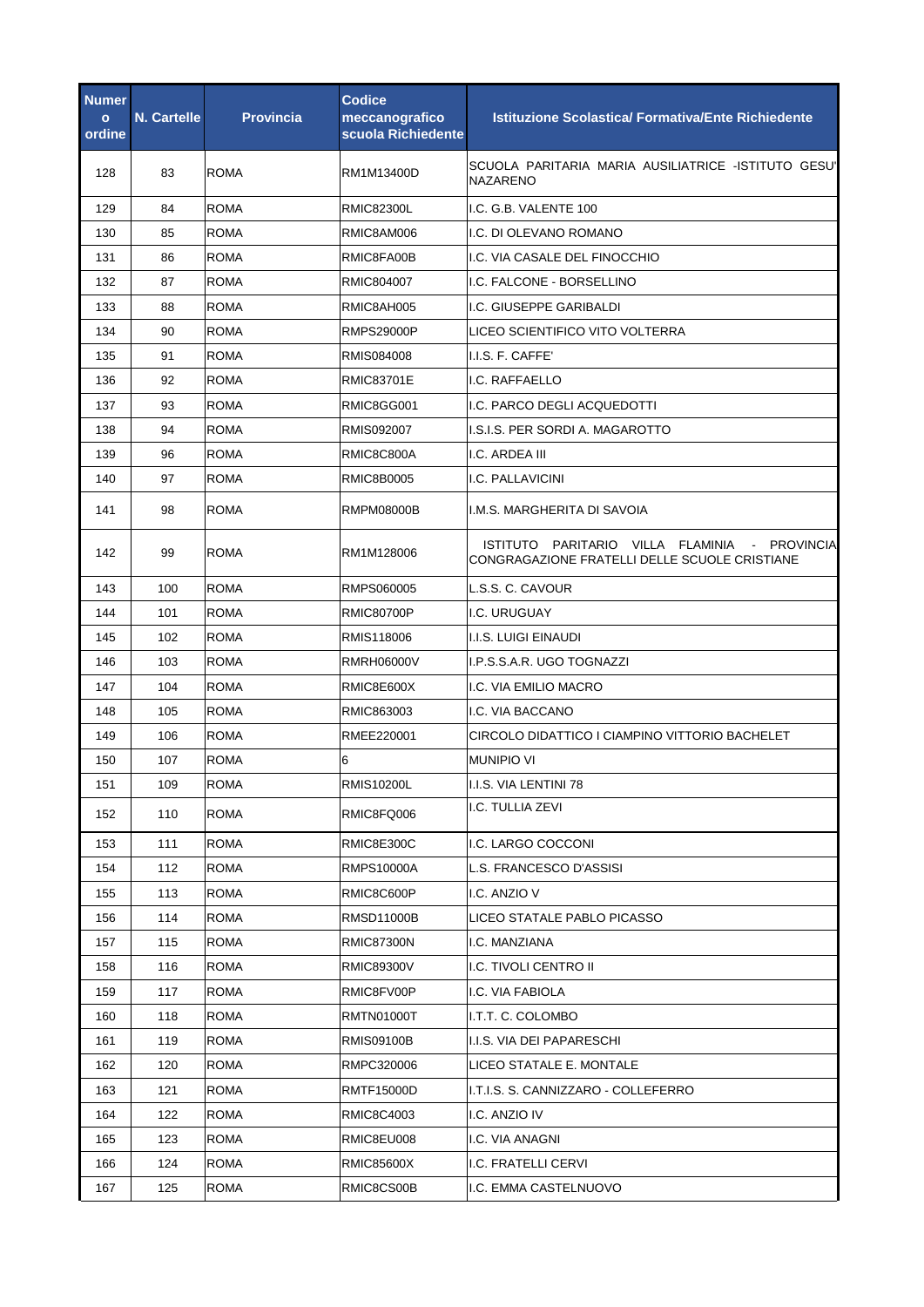| Numer<br>$\mathbf{o}$<br>ordine | <b>N. Cartelle</b> | <b>Provincia</b> | <b>Codice</b><br>meccanografico<br>scuola Richiedente | <b>Istituzione Scolastica/ Formativa/Ente Richiedente</b>                              |
|---------------------------------|--------------------|------------------|-------------------------------------------------------|----------------------------------------------------------------------------------------|
| 168                             | 127                | <b>ROMA</b>      | RMIC8FY006                                            | I.C. MARIO LODI                                                                        |
| 169                             | 128                | <b>ROMA</b>      | RMIC8C200B                                            | I.C. MARGHERITA HACK - COLLEFERRO                                                      |
| 170                             | 129                | <b>ROMA</b>      | RMIC841006                                            | I.C. GIOVANNI PAOLO II                                                                 |
| 171                             | 130                | <b>ROMA</b>      | RMIC8BN00L                                            | I.C. ANTONIO ROSMINI                                                                   |
| 172                             | 132                | <b>ROMA</b>      | RM1M130006                                            | ISTITUTO PARITARIO S.G. FALCONIERI - CONGREGAZIONE<br>DELLE MANTELLATE SERVE DI MARIA  |
| 173                             | 133                | <b>ROMA</b>      | RMIS034007                                            | I.I.S.S. GIORGIO AMBROSOLI                                                             |
| 174                             | 135                | <b>ROMA</b>      | RMIC8CE00V                                            | I.C. LEONARDO DA VINCI                                                                 |
| 175                             | 136                | <b>ROMA</b>      | RMSD10000R                                            | L.A.S. G.C. ARGAN                                                                      |
| 176                             | 137                | <b>ROMA</b>      | RMPS010004                                            | L.S. A. LABRIOLA                                                                       |
| 177                             | 138                | <b>ROMA</b>      | RMIC8DW009                                            | I.C. C. MELONE                                                                         |
| 178                             | 140                | <b>ROMA</b>      | <b>RMIS03200G</b>                                     | I.I.S. TOMMASO SALVINI                                                                 |
| 179                             | 141                | <b>ROMA</b>      | RMIC8BU00G                                            | I.C. SAN NILO                                                                          |
| 180                             | 142                | <b>ROMA</b>      | RM1E11500V                                            | SCUOLA PRIMARIA PARITARIA VITTORIO POLACCO- GESTITA<br>DALLA COMUNITA' EBRAICA DI ROMA |
| 181                             | 143                | <b>ROMA</b>      | RMIC8CU003                                            | I.C. VIA T. MOMMSEN, 20                                                                |
| 182                             | 144                | <b>ROMA</b>      | RMIC8EE004                                            | I.C. VIA VAL MAGGIA                                                                    |
| 183                             | 145                | <b>ROMA</b>      | RMPC41000C                                            | LICEO CHRIS CAPPELL COLLEGE                                                            |
| 184                             | 146                | <b>ROMA</b>      | RMIC8GX001                                            | I.C. PARCO DELLA VITTORIA                                                              |
| 185                             | 147                | <b>ROMA</b>      | RMIC854008                                            | I.C. ARISTIDE LEONORI                                                                  |
| 186                             | 148                | <b>ROMA</b>      | <b>RMIS09600E</b>                                     | I.I.S. AMARI MERCURI - VIA ROMANA 11/13                                                |
| 187                             | 149                | <b>ROMA</b>      | RMPM180008                                            | LICEO VITTORIA COLONNA                                                                 |
| 188                             | 150                | <b>ROMA</b>      | RMCF04500L                                            | CIOFS FP LAZIO                                                                         |
| 189                             | 151                | <b>ROMA</b>      | <b>RMIS06100G</b>                                     | I.I.S. VIA DOMIZIA LUCILLA                                                             |
| 190                             | 152                | <b>ROMA</b>      | RMIC8GB00T                                            | I.C. ALBANO                                                                            |
| 191                             | 154                | <b>ROMA</b>      | <b>RMPS05000E</b>                                     | L.S. CANNIZZARO                                                                        |
| 192                             | 155                | <b>ROMA</b>      | RMTA070005                                            | I.T.A. GIUSEPPE GARIBALDI                                                              |
| 193                             | 156                | ROMA             | <b>RMTD48000N</b>                                     | I.T.C. EMANUELA LOI                                                                    |
| 194                             | 157                | <b>ROMA</b>      | <b>RMIS11100B</b>                                     | I.I.S. VIA C. EMERY 97                                                                 |
| 195                             | 158                | <b>ROMA</b>      | 11                                                    | <b>MUNICIPIO XI</b>                                                                    |
| 196                             | 159                | <b>ROMA</b>      |                                                       | COMUNE DI MARINO                                                                       |
| 197                             | 160                | <b>ROMA</b>      | <b>RMIC8A7009</b>                                     | I.C. PRIMO LEVI                                                                        |
| 198                             | 162                | ROMA             | RMIC892003                                            | I.C. TIVOLI IV - VINCENZO PACIFICI                                                     |
| 199                             | 163                | <b>ROMA</b>      | RMIC8FS007                                            | I.C. GIUSEPPE BAGNERA                                                                  |
| 200                             | 164                | ROMA             | RMIC8GQ00R                                            | I.C. VIA XVI SETTEMBRE - CIVITAVECCHIA                                                 |
| 201                             | 165                | <b>ROMA</b>      | 12 <sup>°</sup>                                       | <b>MUNICIPIO XII</b>                                                                   |
| 202                             | 166                | ROMA             | <b>RMIC8A002</b>                                      | I.C. VITO VOLTERRA                                                                     |
| 203                             | 168                | <b>ROMA</b>      | RMIC8EB00L                                            | I.C SINOPOLI - FERRINI                                                                 |
| 204                             | 169                | <b>ROMA</b>      | RMTF350007                                            | I.T.I. FARADAY                                                                         |
| 205                             | 171                | ROMA             | 14                                                    | <b>MUNICIPIO XIV</b>                                                                   |
| 206                             | 172                | ROMA             | RMPS17000L                                            | LICEO SCIENTIFICO NEWTON                                                               |
| 207                             | 173                | ROMA             | RMIC8DZ00R                                            | I.C. SUBIACO                                                                           |
| 208                             | 175                | ROMA             | <b>RMIS05700X</b>                                     | I.I.S.S. E. MATTEI                                                                     |
| 209                             | 176                | <b>ROMA</b>      | RMIC855004                                            | I.C. MARCO POLO                                                                        |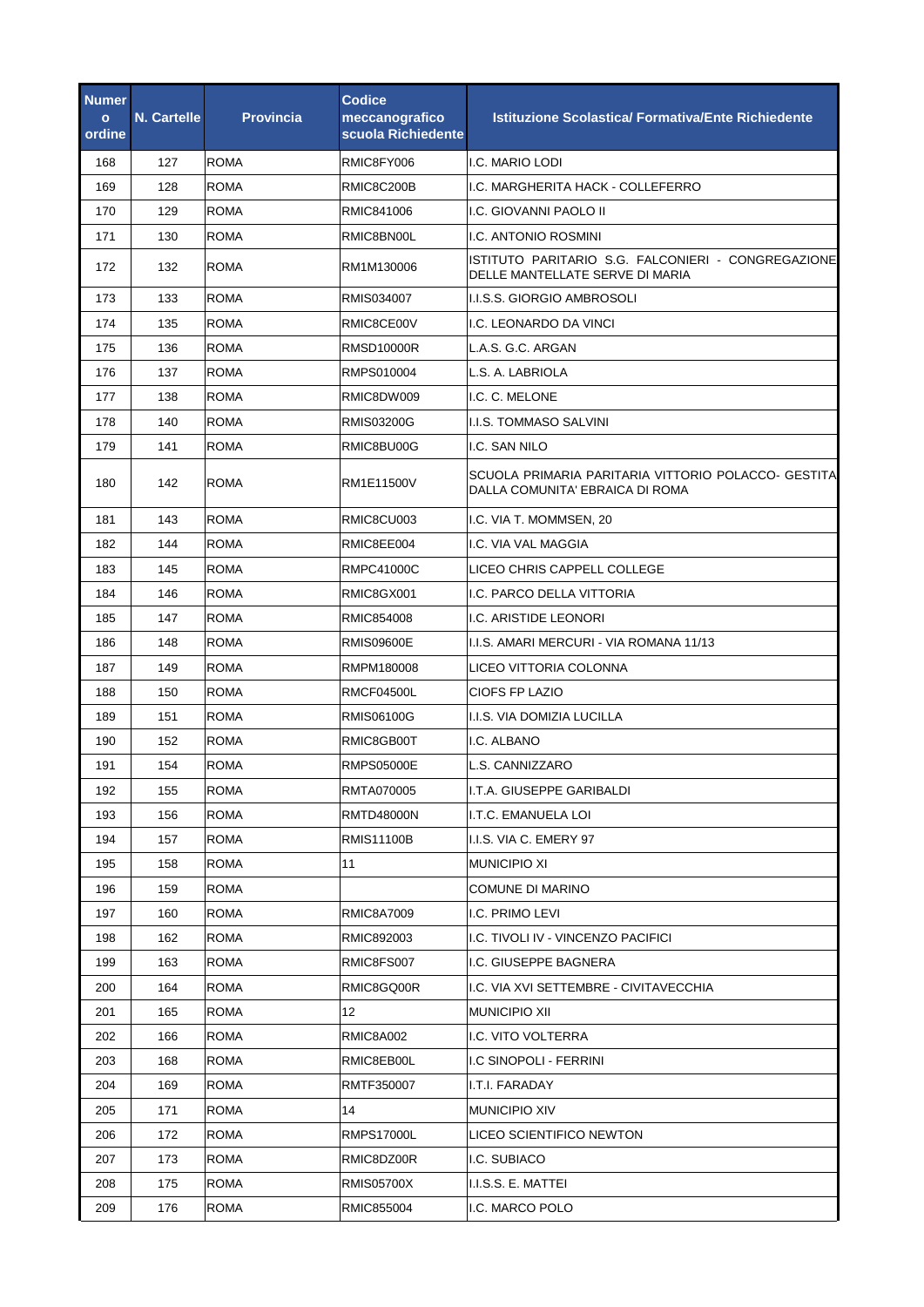| Numer<br>$\mathbf{o}$<br>ordine | <b>N. Cartelle</b> | <b>Provincia</b> | <b>Codice</b><br>meccanografico<br>scuola Richiedente | <b>Istituzione Scolastica/ Formativa/Ente Richiedente</b> |
|---------------------------------|--------------------|------------------|-------------------------------------------------------|-----------------------------------------------------------|
| 210                             | 177                | <b>ROMA</b>      | 7                                                     | <b>MUNICIPIO VII</b>                                      |
| 211                             | 178                | <b>ROMA</b>      | RMIC8A8005                                            | I.C. ORAZIO                                               |
| 212                             | 179                | <b>ROMA</b>      | RMIC8DL00T                                            | I.C. G.B. GRASSI                                          |
| 213                             | 180                | ROMA             | RMIC8A000E                                            | I.C. LEONARDO DA VINCI - CIAMPINO                         |
| 214                             | 181                | <b>ROMA</b>      | RMTF010006                                            | I.T.T S. A. VOLTA                                         |
| 215                             | 183                | <b>ROMA</b>      | RMIC897006                                            | I.C. DON LORENZO MILANI                                   |
| 216                             | 184                | <b>ROMA</b>      | RMIS03300B                                            | I.I.S. CARLO URBANI                                       |
| 217                             | 185                | <b>ROMA</b>      | RMIC8DQ001                                            | I.C. GOFFREDO MAMELI                                      |
| 218                             | 187                | <b>ROMA</b>      | <b>RMIS09700A</b>                                     | I.I.S. CONFALONIERI DE CHIRICO                            |
| 219                             | 188                | <b>ROMA</b>      | RMIC8D500D                                            | I.C. VELLETRI NORD                                        |
| 220                             | 189                | <b>ROMA</b>      | <b>RMIC8G1002</b>                                     | I.C. VIA CORNELIA 73                                      |
| 221                             | 190                | <b>ROMA</b>      | <b>RMIC83800A</b>                                     | I.C. CRISTOFORO COLOMBO                                   |
| 222                             | 191                | <b>ROMA</b>      | RMTD640001                                            | I.T.C.G. PAOLO TOSCANELLI                                 |
| 223                             | 192                | <b>ROMA</b>      | RMIC8EW00X                                            | I.C. S. SALACONE                                          |
| 224                             | 193                | <b>ROMA</b>      | 10                                                    | <b>MUNICIPIO X</b>                                        |
| 225                             | 194                | <b>ROMA</b>      | 9                                                     | <b>MUNICIPIO IX</b>                                       |
| 226                             | 195                | <b>ROMA</b>      | RMIC8AQ00N                                            | I.C. LEONIDA MONTANARI                                    |
| 227                             | 196                | <b>ROMA</b>      | RMIC8CB00B                                            | I.C. VIA R. PARIBENI 10                                   |
| 228                             | 197                | <b>ROMA</b>      | 13                                                    | <b>MUNICIPIO XIII</b>                                     |
| 229                             | 199                | <b>ROMA</b>      | 8                                                     | <b>MUNICIPIO VIII</b>                                     |
| 230                             | 201                | <b>ROMA</b>      | RMIS072002                                            | I.I.S. LEONARDO DA VINCI SCIENZE UMANE                    |
| 231                             | 202                | <b>ROMA</b>      | RMIC8DR00R                                            | I.C. GIOVANNI PIERLUIGI PALESTRINA                        |
| 232                             | 203                | <b>ROMA</b>      | <b>RMIC82700X</b>                                     | I.C. MELISSA BASSI                                        |
| 233                             | 204                | <b>ROMA</b>      | RMIC8FH006                                            | I.C. VIA FRIGNANI                                         |
| 234                             | 205                | <b>ROMA</b>      | RMIC8EC00C                                            | I.C. PIAZZA WINCKELMANN                                   |
| 235                             | 206                | <b>ROMA</b>      | RMIC8FF00E                                            | I.C. POGGIALI SPIZZICHINO                                 |
| 236                             | 207                | <b>ROMA</b>      | RMIC8F100B                                            | I.C. LARGO BUZZATI                                        |
| 237                             | 208                | <b>ROMA</b>      | RM1M149007                                            | ISTITUTO PARITARIO CRISTO RE/FONDAZIONE CRISTORE          |
| 238                             | 209                | ROMA             | 2                                                     | <b>MUNICIPIO II</b>                                       |
| 239                             | 212                | ROMA             | RMRI08000G                                            | I.P.S.I.A. OLIVIERI                                       |
| 240                             | 213                | <b>ROMA</b>      | RMPC05000B                                            | LICEO BENEDETTO DA NORCIA                                 |
| 241                             | 214                | ROMA             | RMIS048005                                            | I.I.S. LUCA PACIOLO                                       |
| 242                             | 215                | <b>ROMA</b>      | RMIC8FP00A                                            | I.C. ALESSANDRO MAGNO                                     |
| 243                             | 216                | ROMA             | <b>RMIS11600E</b>                                     | I.I.S. ELIANO-LUZZATTI                                    |
| 244                             | 217                | ROMA             | RMPC150008                                            | LICEO GINNASIO STATALE ORAZIO                             |
| 245                             | 174                | <b>ROMA</b>      | RMIS022001                                            | I.I.S.S. J. VON NEUMANN                                   |
| 246                             | 1                  | VITERBO          | VTIC821003                                            | I.C. E. SACCONI                                           |
| 247                             | 2                  | VITERBO          | VTIC834005                                            | I.C. ELLERA                                               |
| 248                             | 3                  | <b>VITERBO</b>   | VTIC82300P                                            | I.C. ANDREA SCRIATTOLI                                    |
| 249                             | 4                  | VITERBO          | VTIC80900C                                            | I.C. R. MARCHINI CAPRAROLA                                |
| 250                             | 5                  | <b>VITERBO</b>   | VT1E00500D                                            | ISTITUTO PARITARIO G. MERLINI PREZIOSISSIMO SANGUE        |
| 251                             | 6                  | VITERBO          | VTIC820007                                            | I.C I. RIDOLFI                                            |
| 252                             | 7                  | <b>VITERBO</b>   | <b>VTIC82800T</b>                                     | I.C. A MOLINARO - DI MONTEFIASCONE                        |